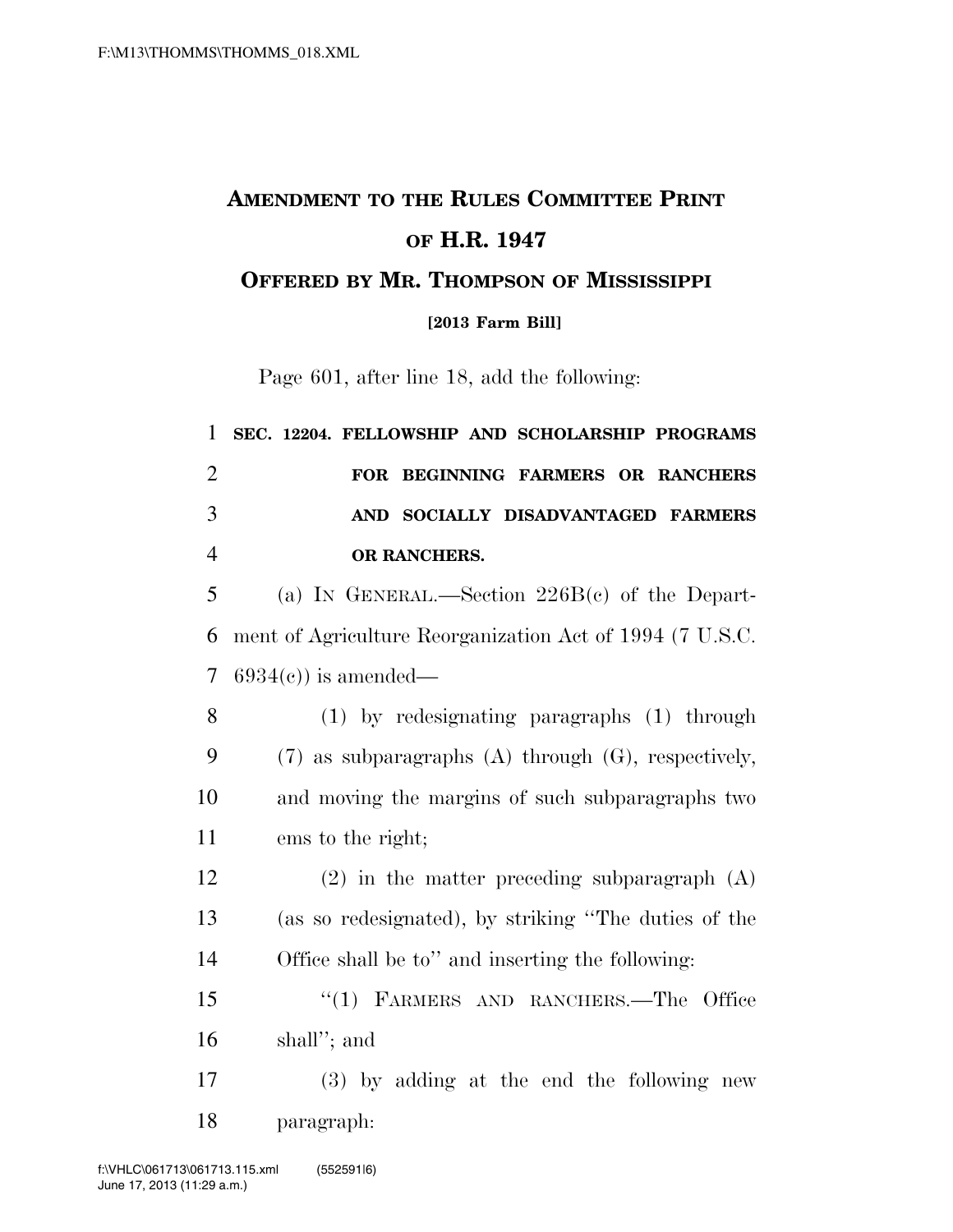| $\mathbf{1}$   | $"(2)$ FELLOWS AND SCHOLARS.—                      |
|----------------|----------------------------------------------------|
| $\overline{2}$ | "(A) IN GENERAL.—The Office shall,                 |
| 3              | through the agencies and offices of the Depart-    |
| $\overline{4}$ | ment, carry out competitive agricultural fellow-   |
| 5              | ship or scholarship programs at any of the fol-    |
| 6              | lowing institutions:                               |
| $\overline{7}$ | $\degree$ (i) 1890 institutions (as defined in     |
| 8              | section 2 of the Agricultural Research, Ex-        |
| 9              | tension, and Education Reform Act of               |
| 10             | 1998 (7 U.S.C. 7601)).                             |
| 11             | "(ii) 1994 institutions (as defined in             |
| 12             | such section 2).                                   |
| 13             | "(iii) Hispanic-serving institutions (as           |
| 14             | defined in section 1404 of the National            |
| 15             | Agricultural Research, Extension, and              |
| 16             | Teaching Policy Act of 1977 (7 U.S.C.              |
| 17             | $3103)$ ).                                         |
| 18             | "(B) POST-FELLOWSHIP AND POST-SCHOL-               |
| 19             | ARSHIP APPOINTMENTS.—The Secretary may,            |
| 20             | without regard to the provisions of title $5$ ,    |
| 21             | United States Code, governing appointments in      |
| 22             | the competitive service, make a noncompetitive     |
| 23             | appointment of an individual that participated     |
| 24             | in a competitive agricultural fellowship or schol- |
| 25             | arship program to a position that may lead to      |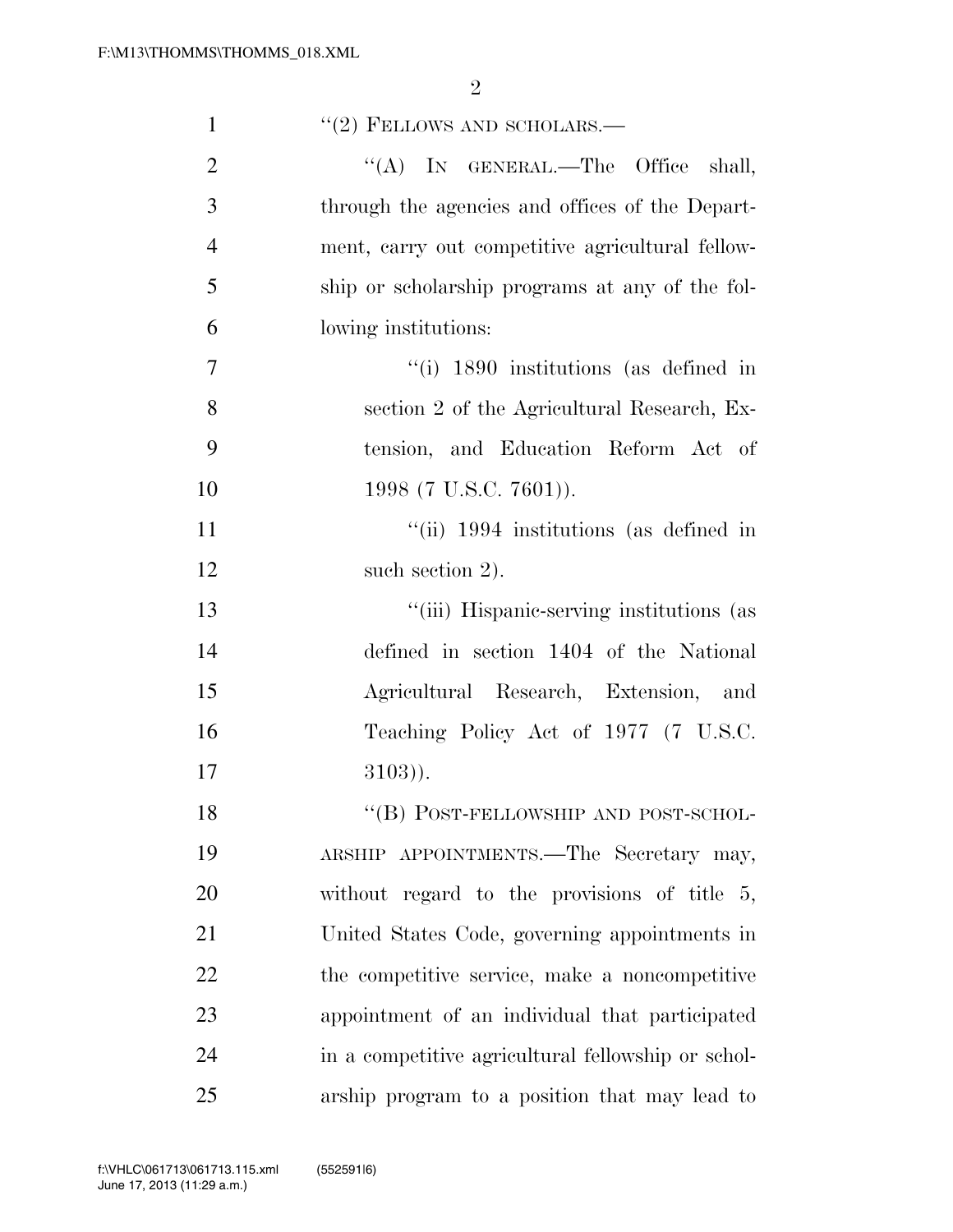| $\mathbf{1}$   | term, career, or career-conditional employment            |
|----------------|-----------------------------------------------------------|
| $\mathbf{2}$   | within the Department if such an individual—              |
| 3              | "(i) earns a degree referred to in                        |
| $\overline{4}$ | paragraph $(3)$ of subsection $(a)$ section               |
| 5              | 101 of the Higher Education Act of 1965                   |
| 6              |                                                           |
| $\overline{7}$ | higher education (as defined in such sec-                 |
| 8              | tion); and                                                |
| 9              | "(ii) successfully completes the re-                      |
| 10             | quirements of the competitive agricultural                |
| 11             | fellowship or scholarship program in which                |
| 12             | the individual participated.".                            |
| 13             | (b) DEFINITION OF COMPETITIVE AGRICULTURAL                |
| 14             | FELLOWSHIP<br>SCHOLARSHIP PROGRAM.—Section<br>OR          |
| 15             | $226B(a)$ of the Department of Agriculture Reorganization |
|                | 16 Act of 1994 (7 U.S.C. $6934(a)$ ) is amended—          |
| 17             | $(1)$ by redesignating paragraphs $(2)$ and $(3)$ as      |
| 18             | paragraph $(3)$ and $(4)$ , respectively; and             |
| 19             | $(2)$ by inserting after paragraph $(1)$ the fol-         |
| 20             | lowing new paragraph.                                     |
| 21             | $``(2)$ COMPETITIVE AGRICULTURAL<br>FELLOW-               |
| 22             | SHIP OR SCHOLARSHIP PROGRAM.—The term 'com-               |
| 23             | petitive agricultural fellowship or scholarship pro-      |
| 24             | gram' means a program that—                               |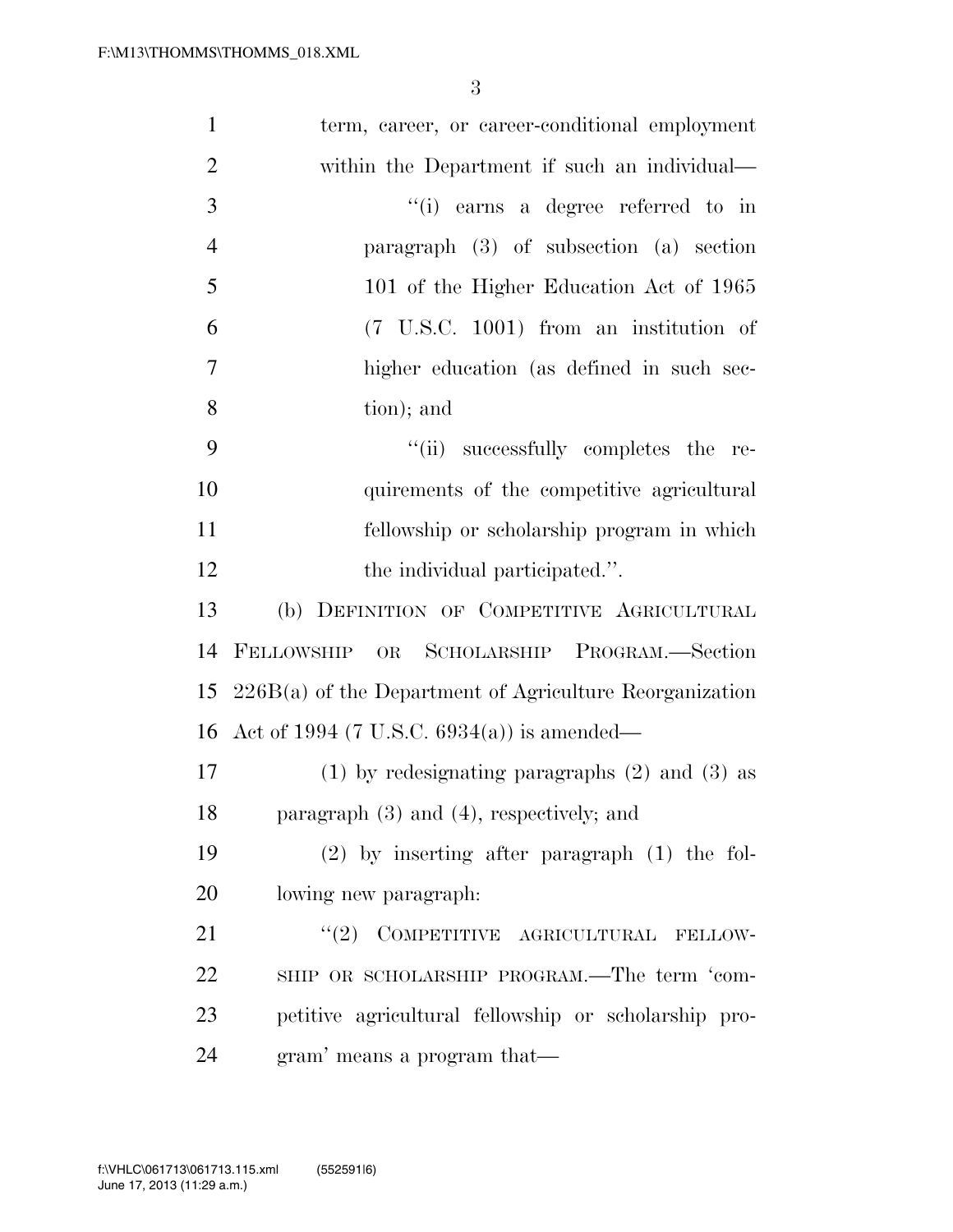| $\mathbf{1}$   | $\lq\lq$ awards fellowships or scholarships for    |
|----------------|----------------------------------------------------|
| $\overline{2}$ | the purpose of promoting the study of food and     |
| 3              | agricultural sciences (as defined in section 1404) |
| $\overline{4}$ | of the National Agricultural Research, Exten-      |
| 5              | sion, and Teaching Policy Act of 1977 (7           |
| 6              | U.S.C. $3103$ ); and                               |
| 7              | $\lq\lq(B)$ is authorized under, or pursuant to,   |
| 8              | as appropriate—                                    |
| 9              | $``(i)$ section 922 of the Federal Im-             |
| 10             | provement and Reform Act (7 U.S.C.                 |
| 11             | 2279c);                                            |
| 12             | "(ii) section $1417(b)(4)$ of the Na-              |
| 13             | tional Agricultural Research, Extension,           |
| 14             | and Teaching Policy Act of 1977 (7 U.S.C.          |
| 15             | $3152(b)(4)$ ;                                     |
| 16             | "(iii) the Federal Property and Ad-                |
| 17             | ministrative Services Act of 1949 (40              |
| 18             | U.S.C. 751 et seq.);                               |
| 19             | "(iv) the Equity in Educational Land-              |
| 20             | Grant Status of 1994 (7 U.S.C. 301 note);          |
| 21             | "(v) section $2501$ of the Food, Agri-             |
| 22             | culture, Conservation, and Trade Act of            |
| 23             | 1990 (7 U.S.C. 2279); and                          |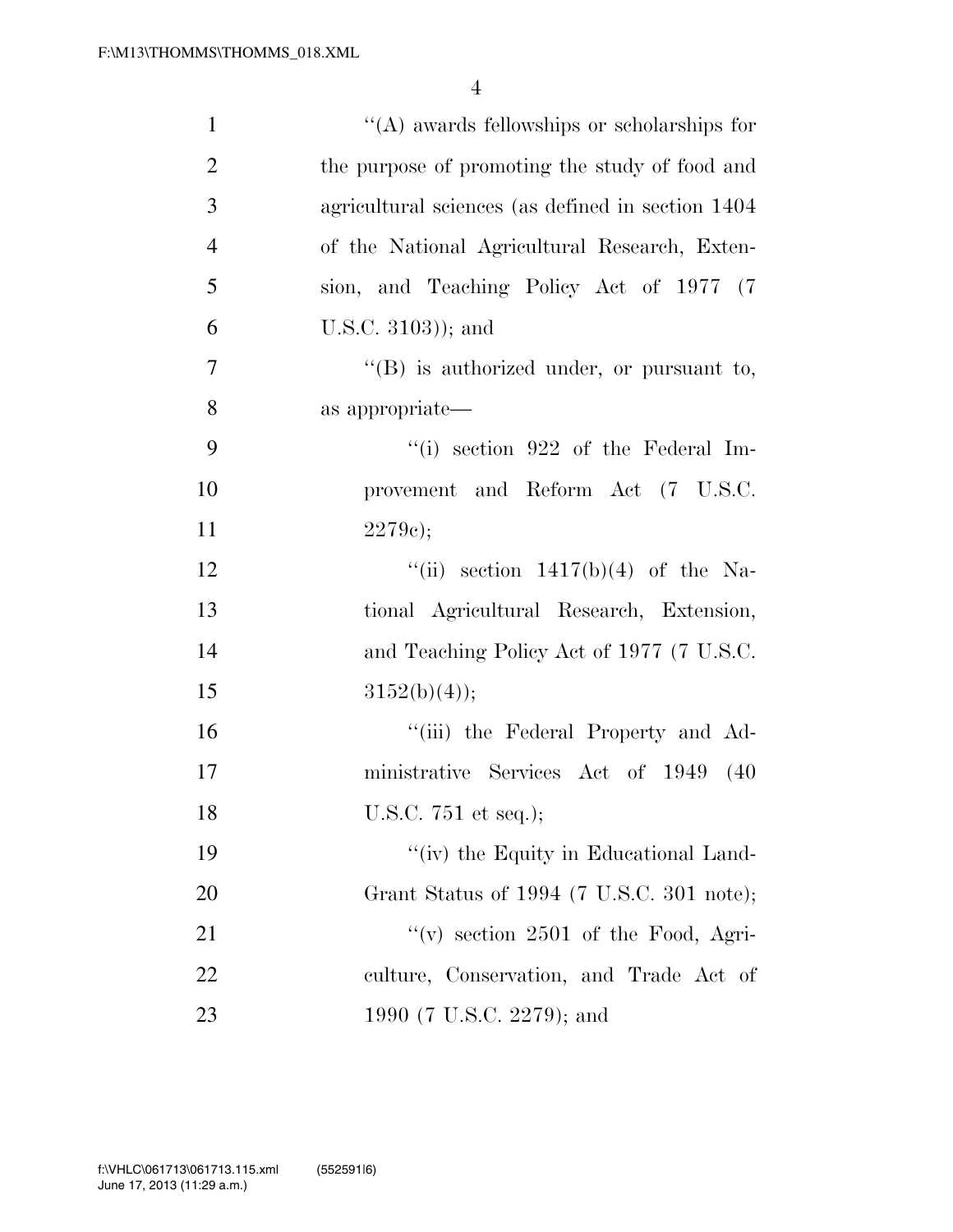| $\mathbf{1}$   | "(vi) the Farm Security and Rural In-      |
|----------------|--------------------------------------------|
| $\overline{2}$ | vestment Act of $2002$ (7 U.S.C. 7901 et   |
| 3              | $seq.$ ;                                   |
| $\overline{4}$ | "(vii) Executive Order 12900 'Edu-         |
| 5              | cational Excellence for Hispanic Ameri-    |
| 6              | cans' (February 24, 1994; 59 Fed. Reg.     |
| $\overline{7}$ | 9061);                                     |
| 8              | "(viii) Executive Order 12876 'His-        |
| 9              | torically Black Colleges and Universities' |
| 10             | (November 1, 1993; 58 Fed. Reg. 58735);    |
| 11             | "(ix) Executive Order 13270 Tribal         |
| 12             | Colleges and Universities' (July 3, 2002;  |
| 13             | 67 Fed. Reg. 45288);                       |
| 14             | "(x) Executive Order $13532$ 'Pro-         |
| 15             | moting Excellence, Innovation, and Sus-    |
| 16             | tainability at Historically Black Colleges |
| 17             | and Universities' (February 26, 2010; 75   |
| 18             | Fed. Reg. 9749);                           |
| 19             | "(xi) Executive Order 13562 'Recruit-      |
| 20             | ing and Hiring Students and Recent Grad-   |
| 21             | uates ' (December 27, 2010; 75 Fed. Reg.   |
| 22             | $82585$ ; or                               |
| 23             | "(xii) any memorandum of under-            |
| 24             | standing entered into between the Sec-     |
| 25             | retary of Agriculture and the Council of   |